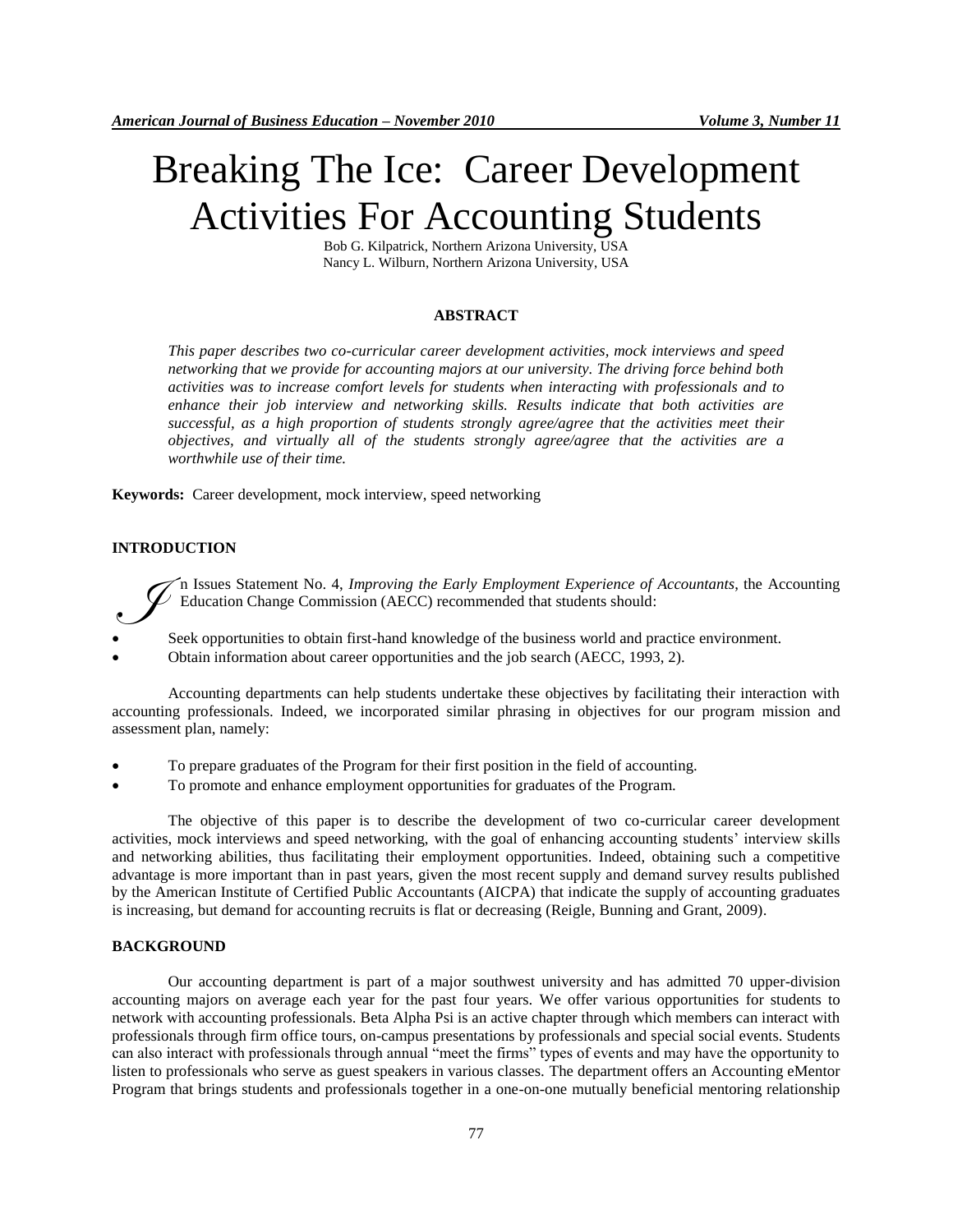(described in Wilburn, Amer, and Kilpatrick, 2009). Despite all these opportunities, many students still do not interact with business or accounting professionals in one-on-one conversations.

For the past eleven years, the accounting department and Accounting Advisory Council (AAC) have sponsored annual accounting career panels in the fall semester prior to "recruiting season," as described in Amer, Bain, and Wilburn (2010). The purposes of these career panels are to help recruit pre-business students to the major and to give accounting majors different perspectives of career opportunities in the field of accounting. The format has included rotating panels of about five professionals each, who engage in concurrent question and answer sessions with pre-business students and accounting majors (in separate rooms, based on class level). Topics of discussion are tailored to the particular student group, as shown in Table 1.

| Tubic Te Tobics of Discussion at Annual Career Tuncis           |                            |                                                     |  |  |
|-----------------------------------------------------------------|----------------------------|-----------------------------------------------------|--|--|
| <b>Pre-business Students</b><br><b>Junior Accounting Majors</b> |                            | <b>Senior/5<sup>th</sup></b> Year Accounting Majors |  |  |
| Recruiting majors<br>$\bullet$                                  | Professional certification | Landing the job                                     |  |  |
| Dispelling preconceptions<br>$\bullet$                          | Routes to earn 150 hours   | Transition to work                                  |  |  |
| Career paths<br>$\bullet$                                       | The "successful" student   | The CPA exam                                        |  |  |
|                                                                 | Career paths               | Careers and work/life balance                       |  |  |
|                                                                 |                            |                                                     |  |  |

**Table 1: Topics of Discussion at Annual Career Panels**

Experience with the career panels has been very positive, with student evaluations of the event consistently indicating they learned much from participating in the panel discussions and found the sessions to be highly valuable. In addition, students in the principles level courses were significantly affected to consider accounting as a major (Amer, Bain, and Wilburn, 2010).

# **MOTIVATION AND DESIGN FOR ADDITIONAL CAREER DEVELOPMENT ACTIVITIES**

## **Mock Interviews**

After conducting the career panels for five years, the authors (one of whom was the outgoing, and the other the incoming, Department Head) held a focus session with selected accounting majors regarding possible ways to enhance their experiences at this event. The result of this focus session was the addition of mock interviews as a component of the career panel day. While the University's Career Development Office offers mock interviews for students, participants in the focus group indicated that those interviews were generic and therefore did not provide targeted feedback specific to accounting majors. The two main tasks in the design of the mock interviews were (1) to recruit professionals to participate, and (2) to make it as efficient and productive as possible for students.

The first task was accomplished by the Department Head who contacted firms to identify the professionals. AAC members were already on campus for the day to participate on the career panels and meet students at the reception following the panels. Since firms were also sending additional professionals and human resources personnel for these activities, many professionals were already on campus. Thus, procuring around a dozen of these individuals to arrive a couple of hours earlier to participate in the mock interviews was a relatively easy accomplishment.

For the second task, we formed a committee of faculty and AAC members to design the mock interview process. The committee designed the process to be as easy as possible for the volunteer professionals, by creating a consistent interview process which includes a standard set of interview questions and evaluation sheet (see Appendices A and B, respectively). Since the AAC members were recruiters for their respective firms, the committee was able to select interview questions that would be similar to those used in actual interviews.

Designing the format of the mock interviews required some innovative thought regarding how to provide a productive mock interview for each participating student, given the relatively large number of students who desire to participate. To double the number of students who could participate, we modified the typical mock interview format (i.e., where a recruiter conducts an interview with a student) by having the students work in pairs, i.e., one student assumes the role of the interviewer by asking the standard set of questions to the other student, while the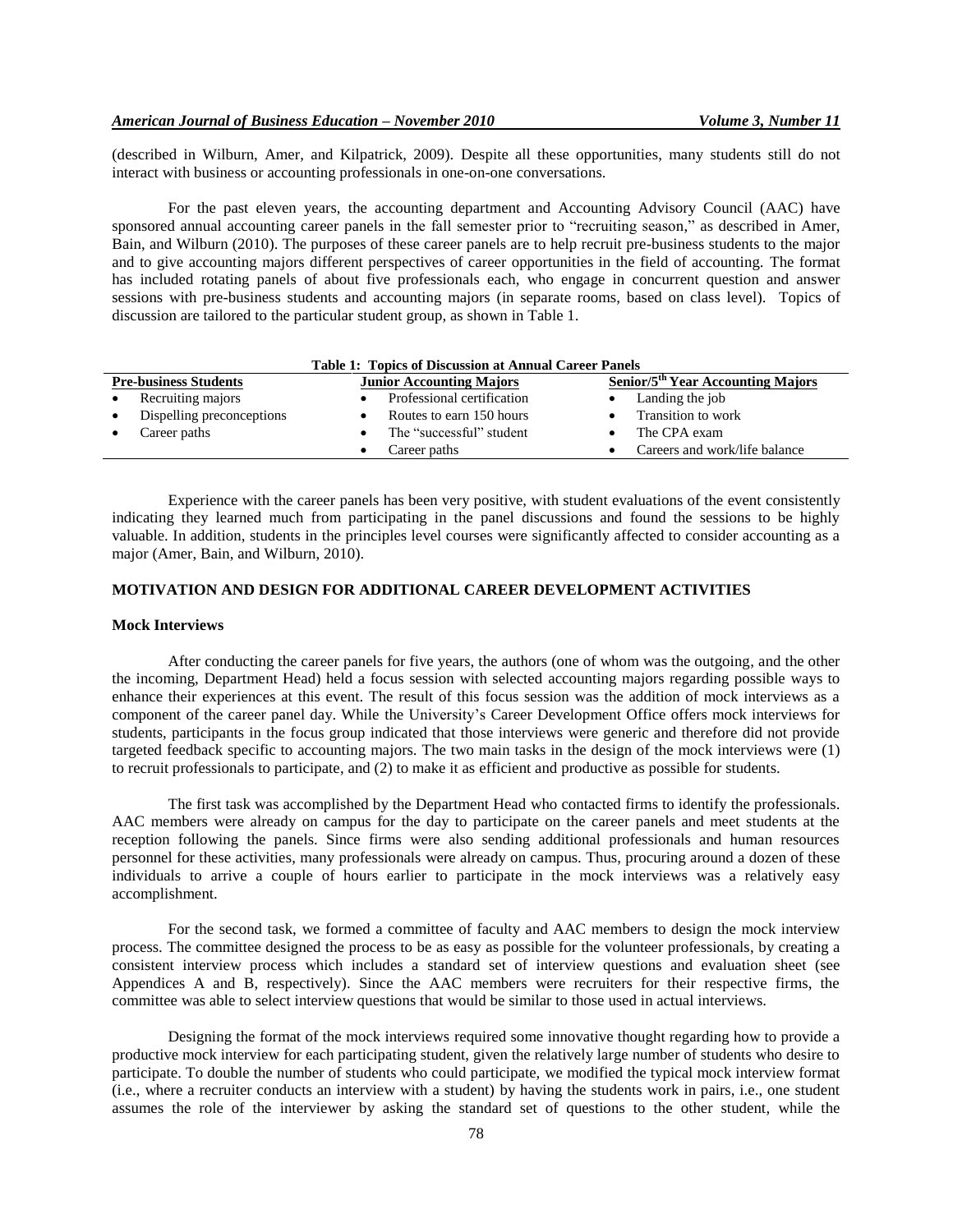professional assumes an observatory role. In order to simulate a real interview, students do not see these questions beforehand. Having the students act as the recruiter allows the professional to focus on evaluating the performance of the interviewed student and provide more constructive criticism via the standard evaluation form (see Appendix B). Additionally, the professional acts as a backup interviewer using suggested follow-up questions provided only to the professionals.

Mock interviews are conducted during two, 40-minute sessions and run concurrently with the career panel sessions. Each interview is limited to about 12 minutes, leaving around 5 minutes for feedback from the professional, which both students hear. Students then move to a second table (new professional, new perspective) and reverse roles for the second interview with a different set of interview questions (color-coded, to ensure different sets of questions are used). If time permits, the professionals may also perform a quick resume review. Since the mock interviews run concurrently with the career panel sessions, a faculty member serves as coordinator/ timekeeper to ensure that both students have their mock interviews completed within the allotted time.

#### **Speed Networking**

We conducted the career panel / mock interviews day format (described above) for two years, and continued to consider how we could continually improve the students' experiences. One significant area that we targeted for improvement was the dismal attendance at the reception following the formal events. We noted that relatively few junior-level accounting majors attended the reception, compared to seniors and those students who participated in the mock interviews (who would be interviewing in the upcoming weeks).

Consequently, we immediately administered an e-mail survey with selected junior-level students to inquire about possible reasons behind the large absenteeism. The students' responses suggested an overriding theme – these students were very intimidated by the professionals and did not realize the importance of networking. This theme is evidenced by the following responses:

- Students just feel awkward around the professionals.
- It's hard to think of things to say, or ways of starting conversations with "strangers" who are older and more knowledgeable than you are.
- Talking to professionals is a little intimidating.

We then held a focus group with these students to brainstorm on an approach to alleviate the students' angst in talking with professionals, and thus improve the attendance and quality of interaction at the reception. The outcome from this focus session was to incorporate a "speed networking" event (loosely analogous to speed dating) in between the career panels / mock interviews activities and the reception. The objective of speed networking was to create a structured "ice-breaker" event that would lead to enhanced attendance and one-on-one interactions between the students and the professionals during the reception. Table 2 presents the criteria considered in the design of the speed networking event.

| $\frac{1}{2}$ and $\frac{1}{2}$ . Operation to the second $\frac{1}{2}$ |                                                                                |  |  |
|-------------------------------------------------------------------------|--------------------------------------------------------------------------------|--|--|
| <b>Criteria</b>                                                         | <b>Design</b>                                                                  |  |  |
| Design the event in the spirit of speed dating.                         | Each student should interact with a professional for about one minute, and the |  |  |
|                                                                         | discussion topics should be easy for all participants.                         |  |  |
| Keep the total length of the structured portion                         | Thirty minutes seemed an appropriate length of time.                           |  |  |
| relatively short.                                                       |                                                                                |  |  |
| Assign students into small groups in order to                           | Groups (referred to as stations) consist of 1-2 professionals and 4-5 students |  |  |
| increase their comfort levels.                                          | each.                                                                          |  |  |
| Each student should interact with professionals                         | Groupings of four stations each (referred to as "pods"), with professionals    |  |  |
| from diverse organizations and levels within                            | assigned to pods yield the desired diversity. Professionals then rotate among  |  |  |
| those organizations.                                                    | the four stations.                                                             |  |  |

|  |  | <b>Table 2: Speed Networking Design</b> |  |
|--|--|-----------------------------------------|--|
|--|--|-----------------------------------------|--|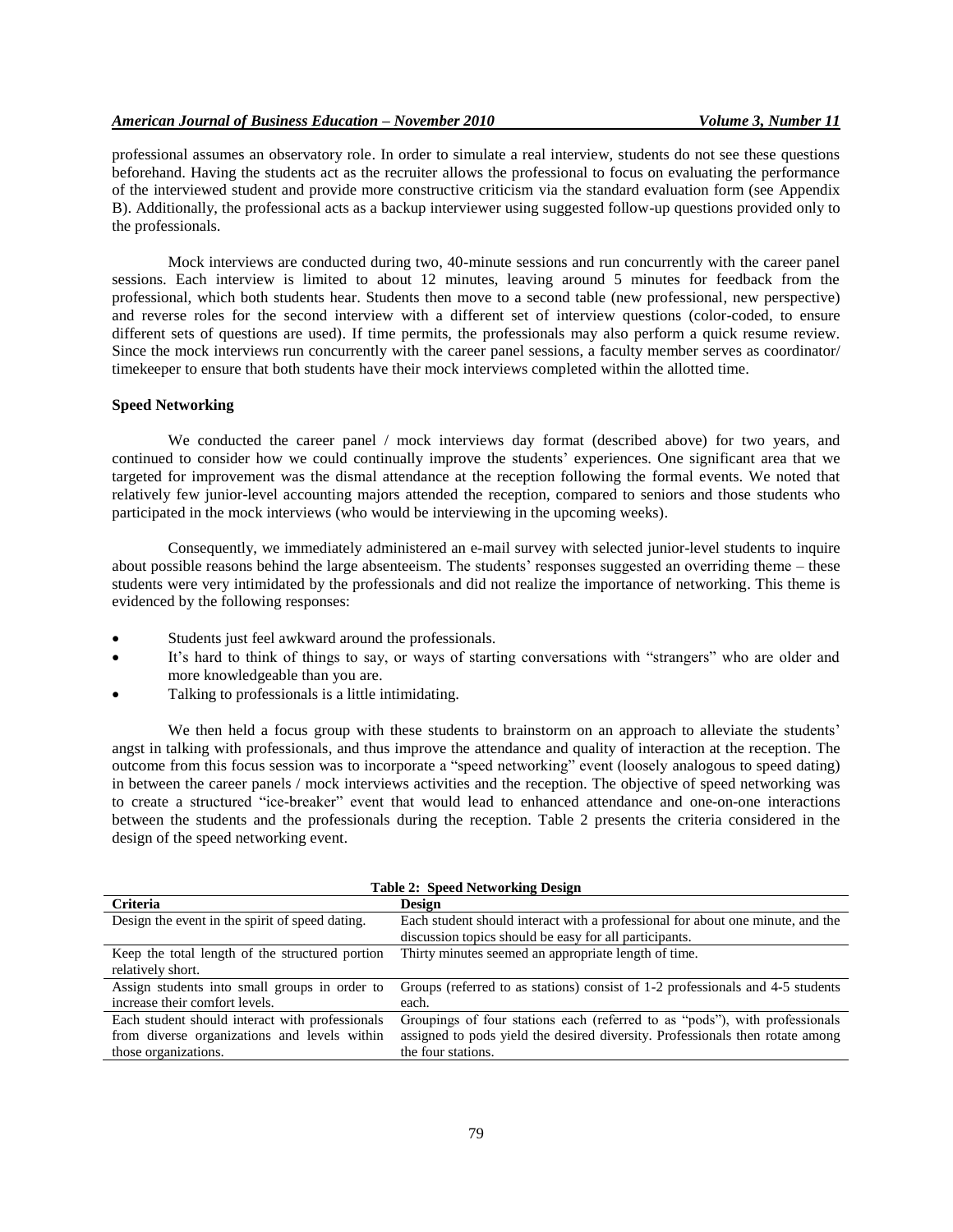# *American Journal of Business Education – November 2010 Volume 3, Number 11*

We designed the speed networking activity to last about 30 minutes, consisting of four sessions of predetermined discussion topics, with each session lasting six minutes. We assigned small groups of four to five students into "stations," each led by one or two professionals, with four stations in each of the assigned areas in the hallways of our building ("pods"). (Refer to see Appendices C and D). Eight pods, which required 36 total professionals, were sufficient to accommodate the approximately 130 student participants. A faculty member serving as the pod moderator gives each professional a topic card at the beginning of each session. After a minute of introductions, the professional presents the discussion topic to the students in the station and students answer in a round-robin format. At the end of each session, the professionals obtain the next topic card from the faculty moderator and rotate to the next station in the same pod.

# **EVALUATION OF THE ACTIVITIES**

At the end of the final session for the career day, we administered a brief student survey to determine the level of students' satisfaction with the particular activities in which they participated. Overall, survey results indicated that both activities have been successful additions to the career day. Additionally, student attendance and interactions with professionals at the reception has increased significantly.

#### **Mock Interviews**

Mock interviews have been conducted for four years with 149 students participating. Results from the mock interview activity are reported in Table 3. Of the various activities in which students have participated on our career day, student evaluations indicate that mock interviews have been the most valued activity. However, because this is a voluntary activity for which students must sign-up, some degree of self-selection bias should be expected. Overall, a very high proportion of students evaluated the mock interview activity positively, with 99 percent who strongly agreed/agreed that the event was informative, 98 percent who strongly agreed/agreed that this was an effective use of their time, and 98 percent who strongly agreed/agreed that they would recommend this event to their friends.

| Table 3: Mock Interviews Evaluation Results               |                          |       |                |                 |                                    |
|-----------------------------------------------------------|--------------------------|-------|----------------|-----------------|------------------------------------|
| $n=149$                                                   | <b>Strongly</b><br>Agree | Agree | <b>Neutral</b> | <b>Disagree</b> | <b>Strongly</b><br><b>Disagree</b> |
| I found the event informative.                            | 85%                      | 14%   | 1%             | 0%              | 0%                                 |
| Attendance at this event was an effective use of my time. | 84%                      | 14%   | 2%             | 0%              | 0%                                 |
| I would recommend this event to a friend.                 | 87%                      | 1%    | 1%             | 0%              | 0%                                 |

**Table 3: Mock Interviews Evaluation Results**

About a third of the students provided additional written comments about mock interviews, the majority of which were positive and constructive. Representative student comments regarding the activity included:

- This really helped me define some goals and was helpful in determining my interviewing strengths and weaknesses.
- Thank you! I was given good feedback on my interview. These suggestions will help me to improve during my "real" interview.
- This was very informative and the professionals were very helpful and very nice. They made an interview a lot easier.
- Mock interviews are a great opportunity to get more comfortable with the interviewing process.
- It was such good practice interviewing with real professionals. Their feedback was really insightful.
- They helped me with my resume [and] my performance at the interview.
- It was very helpful to run interviewing questions in a comfortable environment [and] getting recruiters' feedback on those interviewing techniques.
- Professionals were very helpful. Gave great pointers, helped get comfortable with interviewing.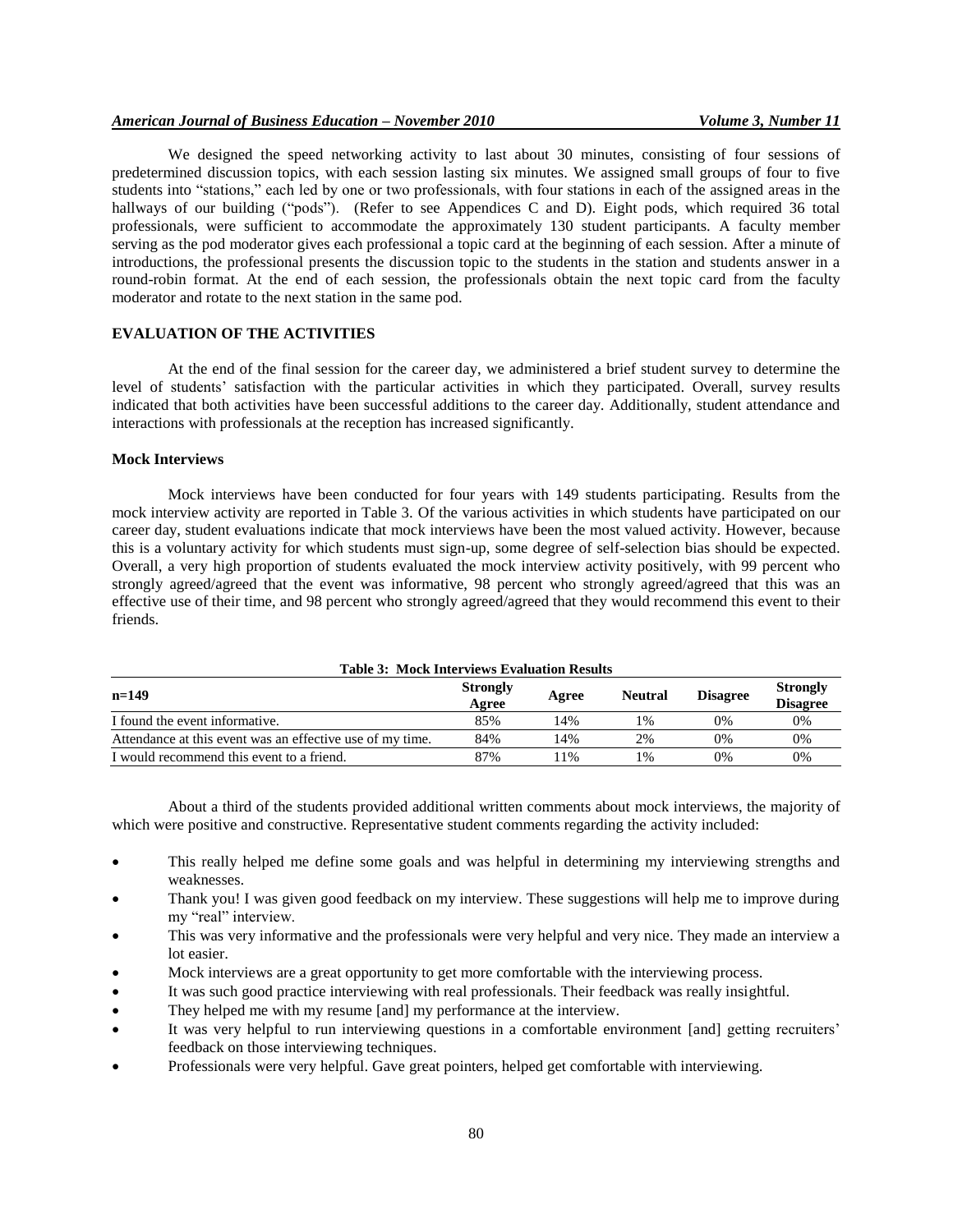The primary suggestions that students expressed in their written comments about the mock interviews were for the mock interviews to occur prior to the College of Business career exploration day, for the professionals to provide more constructive criticism to students, and to have a longer time period with the professionals.

#### **Speed Networking**

We have conducted the speed networking activity for two years, with 250 students participating. Students also evaluated this activity positively, with the results reported in Table 4. Ninety-three percent of students strongly agreed/agreed that the session made them more comfortable in talking with professionals and 94 percent of students strongly agreed/agreed that the speed networking activity be offered the following year.

#### **Table 4: Speed Networking Evaluation Results**

| $n=250$                                                                | <b>Strongly</b><br>Agree | Agree | <b>Neutral</b> | <b>Disagree</b> | <b>Strongly</b><br><b>Disagree</b> |
|------------------------------------------------------------------------|--------------------------|-------|----------------|-----------------|------------------------------------|
| The session made me more comfortable in talking with<br>professionals. | 68%                      | 25%   | 6%             | $\frac{0}{6}$   | 0%                                 |
| I would recommend having this event next year.                         | 74%                      | 20%   | 5%             | $\frac{0}{6}$   | 0%                                 |

Additional written comments regarding speed networking were provided from about 20 percent of the students; again, most comments provided positive reactions to the activity, including:

- Good getting to know the professionals on a personal basis.
- It really gave everyone a little glimpse of how to socially network with professionals, especially with the reception following right after.
- Talking informally with professionals helps to not be so intimidated.
- Met [and] got business cards.
- This was excellent! It helped me realize that the professionals are people too, and that I don't have to dread talking with them.
- I like how you meet multiple professionals in doing these in a very informal manner.
- Speed networking was fun. The professionals were very down-to-earth.
- It was very nice getting to know the professionals in an informal setting.
- It made you not be as nervous. I think this one helped the best.
- Good to get to know each other [and] break the ice.

Although the majority of students enjoyed the informal nature of speed networking, a few students commented that they would have preferred the questions to be career-related. The other concern mentioned by students was the noise level which made it difficult for some students to hear the conversations.

#### **SUMMARY AND CONCLUSIONS**

This paper describes two co-curricular career development activities, mock interviews and speed networking that we provide for accounting majors at our university. The driving force behind both activities was to increase comfort levels for students when interacting with professionals and to enhance their job interview and networking skills. Results indicate that both activities are successful, as a high proportion of students strongly agree/agree that the activities meet their objectives, and virtually all of the students strongly agree/agree that the activities are a worthwhile use of their time. Additionally, the accounting faculty has received numerous complements from AAC members, recruiters, and other professionals for our career day.

While our experience with the mock interviews and speed networking has been positive, it is important to recognize the costs associated with these types of initiatives. First, there are significant administrative costs associated with organizing these types of events, which are typically borne by the Department Head. Second, a commitment is required from all members of the faculty, advisory council (if any), and professionals. It is necessary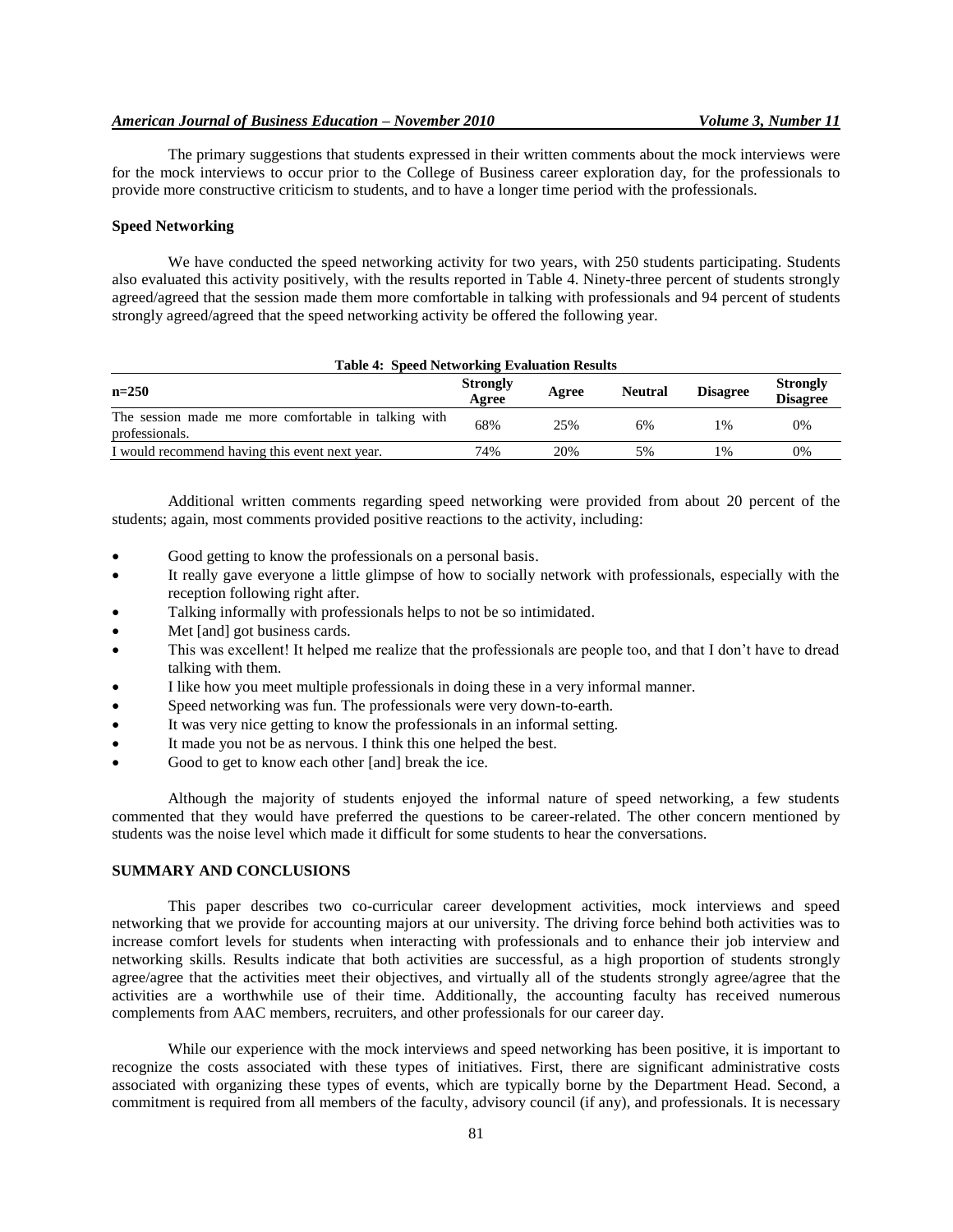## *American Journal of Business Education – November 2010 Volume 3, Number 11*

for faculty to support these efforts by making in-class announcements explaining the events, as well as facilitating the various activities during the career day. The accounting professionals provide their time and effort for preparation, travel, and participation in the various activities. Overall, we believe that the benefits of these initiatives significantly outweigh the costs.

# **AUTHOR INFORMATION**

**Bob G. Kilpatrick** is a Professor of Accounting at The W. A. Franke College of Business at Northern Arizona University.

**Nancy L. Wilburn** is a Professor of Accounting at The W. A. Franke College of Business at Northern Arizona University.

## **REFERENCES**

- 1. Accounting Education Change Commission (1993). Issues Statement No. Four, *Improving the early employment experiences of accountants*. Torrance: CA: AECC.
- 2. Amer, T.S., C.E. Bain, and N.L. Wilburn (2010). Increasing student awareness of the accounting profession: Utilizing professional accounting career panels as a cocurricular student activity. *Advances in Accounting Education: Teaching and Curriculum Innovations* (Volume 11): 129-151.
- 3. Reigle, D. R., H. L. Bunning, and D. Grant (2009). *2009 Trends in the Supply of Accounting Graduates and the Demand for Public Accounting Recruits.* American Institute of Certified Public Accountants: New York City, NY*.*
- 4. Wilburn, N.L., T.S. Amer, and B.G. Kilpatrick (2009). Establishing an ementor program: Increasing the interaction between accounting majors and professionals. *Advances in Accounting Education: Teaching and Curriculum Innovations* (Volume 10): 27-59.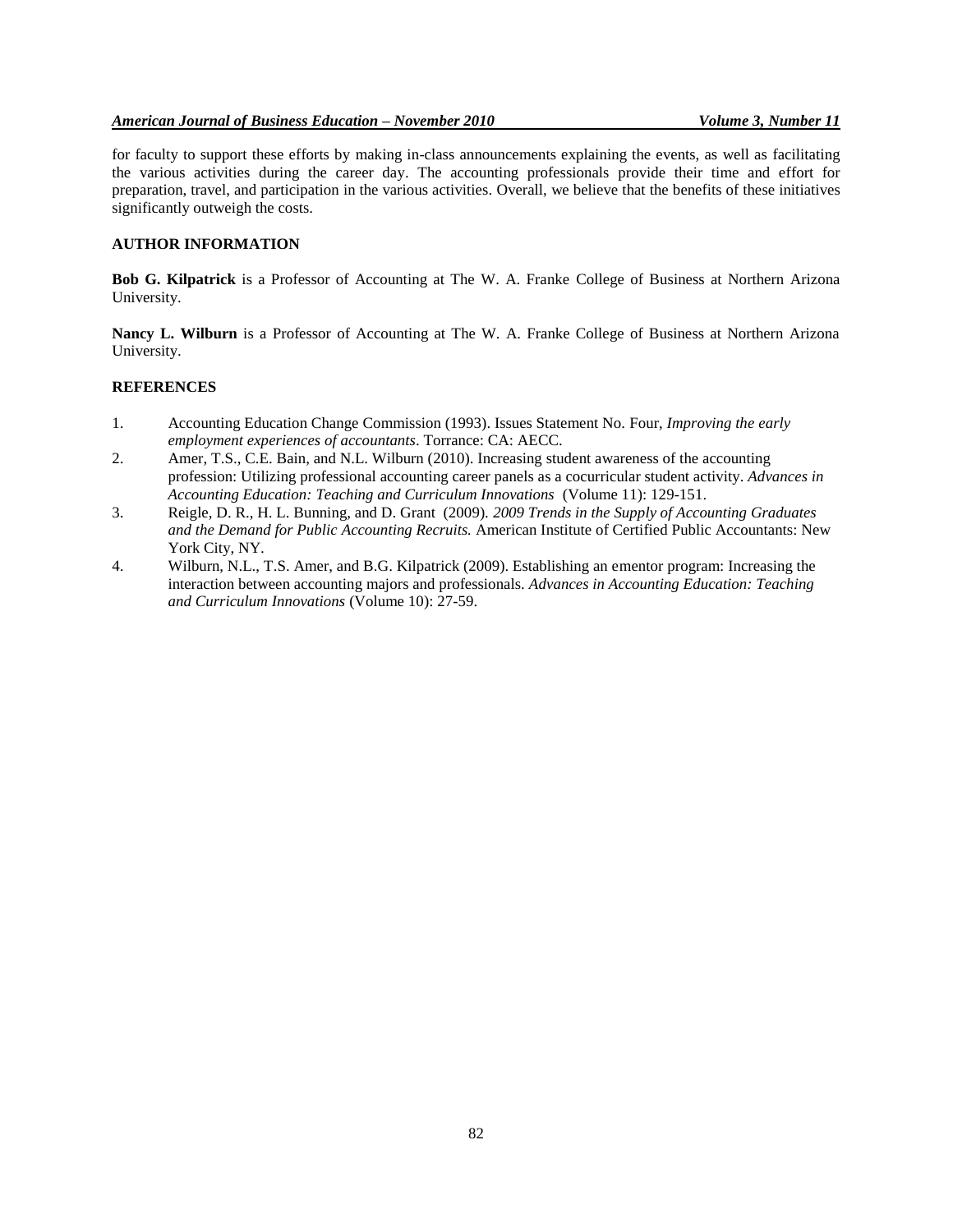## **APPENDIX A: Mock Interview Questions**

#### **Set A Questions**

- 1. How did you choose accounting as a major? What do you see yourself doing in five years?
- 2. What has been your favorite accounting class? Why?
- 3. Tell me about a difficult problem or decision which you faced in your work/college assignments. Suggested probing questions for professionals:
	- What was the situation? / How did you discover this problem?
	- How did you decide what action to take?
	- What was the outcome?
- 4. Describe a project you participated in that required extensive planning.

Suggested probing questions for professionals:

- What was your role? / Tell me exactly what you did.
- Did your plan require adjustments?
- How did the project turn out?
- 5. What would someone you've worked for describe as your strengths?
	- Suggested probing questions for professionals:
		- What about areas that need improvement?
- 6. Suggested question for professionals only if time permits:
	- Is there anything else you would like me to know about you?

# **Set B Questions**

- 1. Why did you choose accounting as a major? What are your career goals?
- 2. What was your least favorite accounting class? Why?
- 3. Describe a group project that you've worked on and the problems the group encountered in completing the project.
	- Suggested probing questions for professionals:
		- What steps did the group take to overcome the problems?
		- What was the most effective thing you said or did?
- 4. Describe a time in school when you had many assignments or projects due at the same time. Suggested probing questions for professionals:
	- What steps did you take to get them all done?
- 5. Describe the most challenging situation you've had to deal with.
	- Suggested probing questions for professionals:
		- How did you deal with it?
		- How did it turn out?
- 6. Suggested question for professionals only if time permits:
	- Is there anything else you would like me to know about you?

Note: The above interview question sets are provided to the professionals, as they contain suggested probing questions in the event a student's response appears insufficient. The students' versions contain only the initial questions.